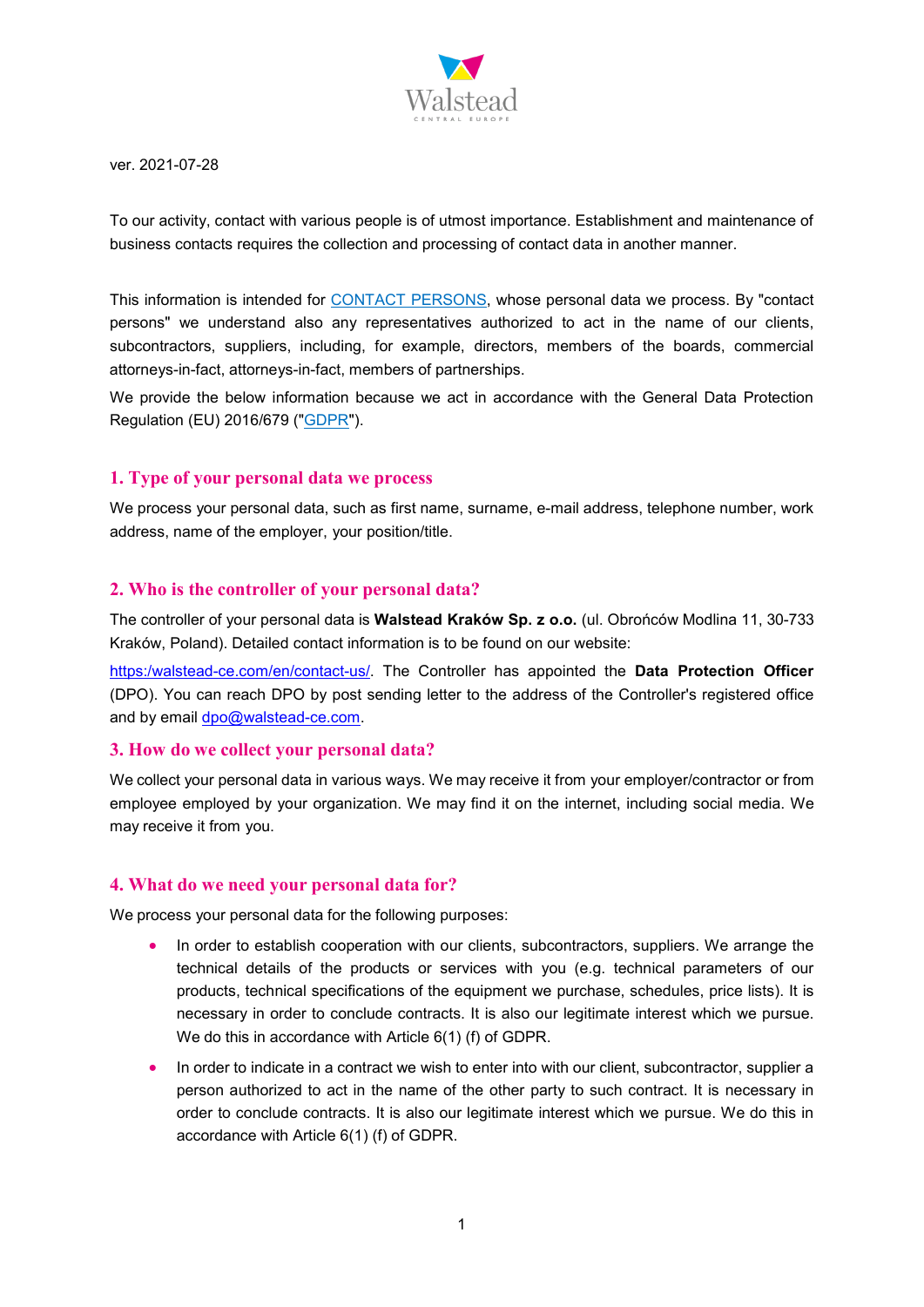

- In order to perform contracts we concluded with our clients, subcontractors, suppliers, including, for instance, to assess whether the contract has been performed properly, agree on modifications to the schedule. Without being able to contact you we would not be able to perform our contracts. It is our legitimate interest which we pursue. We do this in accordance with Article 6(1) (f) of GDPR.
- In order to offer our products and services to our clients (direct marketing). We send you information about our new products and services or the products and services which, in our opinion, could interest your employer/contractor - our client - and to re-establish our cooperation. The desire to establish, extend or renew cooperation constitutes our legitimate interest which we pursue. We do this in accordance with Article 6(1) (f) of GDPR.

Your personal data is entered into our IT systems and stored there for easy access whenever we need it.

### **5. To whom do we disclose your personal data?**

Not only do we process your personal data, but we also disclose it to various groups of recipients, but only when it is related to the purposes for which we process your personal data or to our use of the IT systems. We disclose your personal data e.g. to our contractors, including other companies from our Group of companies, external entities who provide services for us in the context of maintenance, repair, updating of IT systems, the couriers, carriers.

# **6. We use Google Cloud and other cloud computing based services. What does this mean for our processing of your personal data?**

In our current activities we use Google Cloud (Gmail, Google Drive) and other cloud computing based services. This means that your personal data may be transmitted by us to third countries, i.e. outside of the EU and the EEA. While transmitting your personal data to third countries we meet the conditions described in Chapter V of RODO ("Transmission of personal data to third countries or international organizations"). In particular we use the so-called standard contractual clauses / standard data protection clauses. Detailed information on this subject is to be found on our website: [https://www.walstead-ce.com/en/home,](https://europe.lsccom.com/en/contact-us/) in the special tab related to GDPR.

### **7. How long do we retain your personal data?**

We process your personal data as long as we can cooperate with your employer/contractor - our client, subcontractor or supplier, including as long as we can offer them our products and services. Your personal data contained in contracts we retain for 5 years from the beginning of the year following the calendar year in which transaction or proceedings have been finally completed, settled, paid or in which limitation period has ended.

# **8. When may you object to our processing of your personal data?**

**Important - Right to Object**

In case of our processing of your personal data as a result of our legitimate interest, you have the **RIGHT TO OBJECT TO IT** at any time, but not in any situation. You may do so only when a special situation concerning you arises. We may also indicate important, legitimate grounds to be able to further process your personal data or to do it to assert our right or in defence.